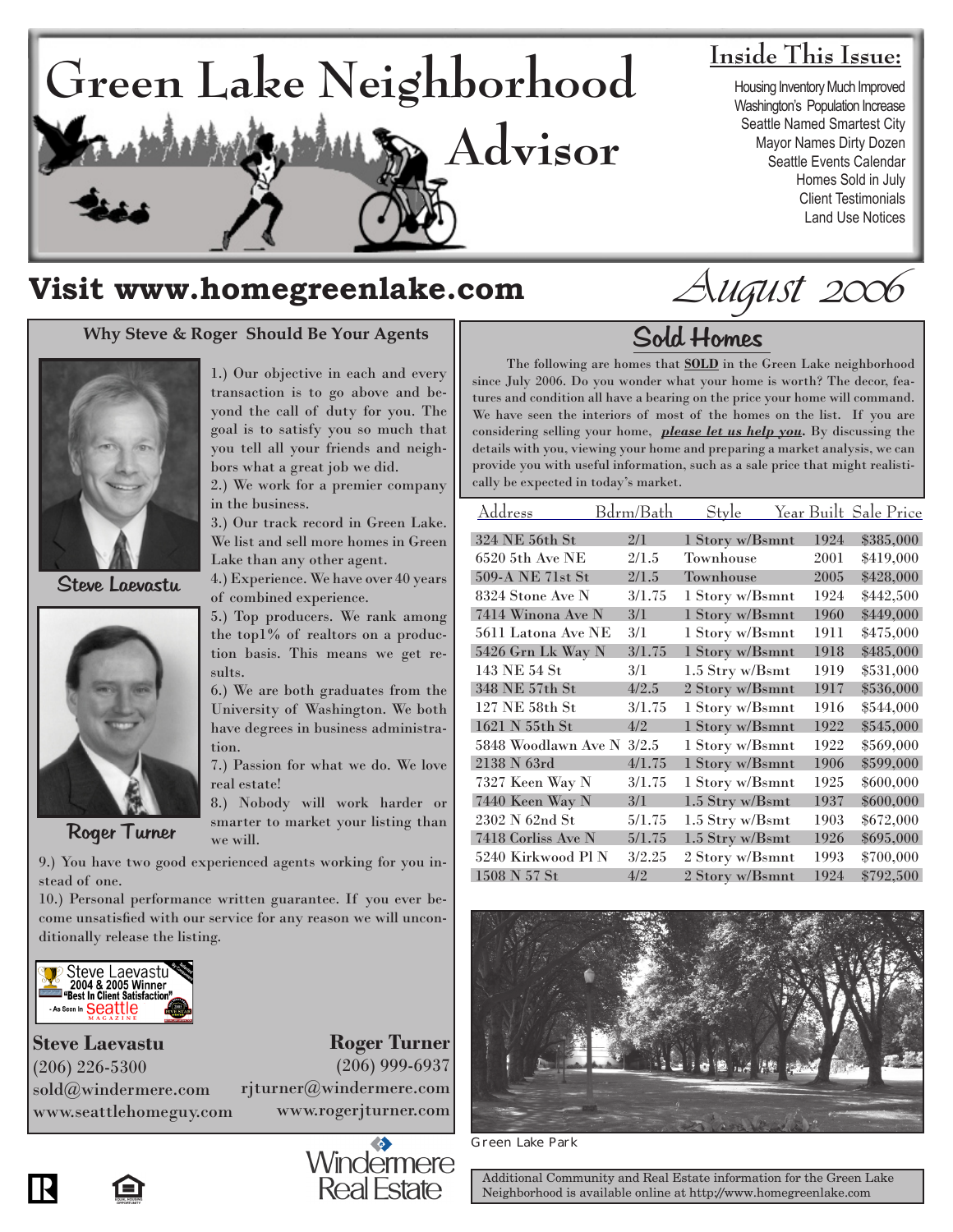### September 2nd - 4th

Bumbershoot®**: Seattle's Music & Arts Festival is now in its 36th year. Since 1971, Bumbershoot has drawn artists representing the best in music, film, comedy, spoken word, dance, visual, performance, and literary arts to the Seattle Center over Labor Day weekend. North America's largest urban arts festival, Bumbershoot takes place in the heart of the city at the 74-acre** Seattle Center**. 150,000 visitors from near and far spend the weekend reveling in the world of Bumbershoot, experiencing everything from regional favorites to international superstars across all arts disciplines.**

### Featured Artists

**Blondie • Steve Miller Band • Spoon • The New Pornographers • As I Lay Dying • The Thermals • Rishi Rich Project • Copeland • The Bellrays • Nomo • The Briefs • Decibel Showcase featuring Deadbeat, Lusine and Synthclub • Speaker Speaker • The Transmissionary Six • Mon Frere • Seattle Hip Hop Showcase featuring Mackl- emore, The Saturday Knights and Abyssinian Creole • The Can't See • PK & What Army? • Kane Hodder • Korby Lenker • Velella Velella • The Like • The Invisible Eyes • The Lonely H • New Fangs • The Hollowpoints • Daylight Basement • Seattle Jazz Showcase featuring Jim Knapp Orchestra, Kelley Johnson Quartet, Floyd Standifer, and John Bishop Group • Cancer Rising • Dub Championz • Go Like Hell • Johanna Kunin • Derby • West Valley Highway • The Swains • Romance • Izabelle • The Lonely Forest • Tor Dietrichson with Mambo Cadillac • Olympic Sound Collective • Randy Oxford Band • Electric Shades of Blue • Po'okela Street Band**  *http://www.bumbershoot.org/*

# International Celeberations at The Seattle Center

#### August 12th

#### Cambodian Heritage Celebration:

**Clothing made of handmade silk; sophisticated dances accompanied by gongs and bamboo instruments, and fine crafts made of wood, stone and silver are part of this half-day event.** 

#### August 20th

BrasilFest: **Brazil's celebrated martial art and dance style, capoeira, is physically challenging and fascinating to watch. Spectacular costumes, folk and pop music, samba and danceable drum beats keep things hot and happening, rain or shine.**

## August 26th

TibetFest: **Ritual and tradition are the heart of Seattle's annual TibetFest... where the modern and ancient combine in an effort to preserve Tibet's unique cultural identity. This free festival of performing groups share centuries old stories and legends through song and rhythmic movements, wearing symbolic masks and authentic costumes. A Tibetan-style bazaar with handmade crafts, prayer flags and more. Children's activities and food are available all weekend.**

## September 9th

# Korean Cultural Celebration:

**Ch'usok, or Harvest Festival Day, gives thanks for a good harvest. Folk songs, dance, Tae Kwon Do demonstrations, film and exhibits depict a cultural evolution over thousands of years. Produced by the Korean-American Art & Cultural Association. More information avail- able at** *http://www.koamartists.org*

# **SEATTLE EVENTS CALENDAR** | Housing Inventory Much Improved Prices in Western Washington Still Rising

Brokers added 14,541 new listings to the Northwest Multiple Listing Service database during June, boosting inventory to nearly 30,000 properties, but prices are still rising at double-digit rates in most of the 17 counties in its service area. Bidding wars are still happening too, according to the latest report from NWMLS.

Inventory is up almost 26 percent from a year ago, with most counties reporting double-digit increases. With the addition of Okanogan and Whatcom counties, which became part of the MLS system in August 2005, the month-end inventory totaled 29,856 properties. The selection includes 26,364 single family homes and 3,492 condominiums.

"We are starting to get into a rhythm, a beat of even-handedness between inventory and the number of prospective buyers in the market," observed MLS director Dick Beeson, broker at Windermere Real Estate/Commencement Associates in Tacoma. "The inventory continues to be higher than last year, but we've leveled out somewhat and it's not increasing like it was the past few months," he added.

Pending sales (offers made and accepted but not yet closed) for June lagged last year's record-setting pace. Members reported 10,448 pending sales system-wide, a drop of about 8.5 percent from a year ago. In the four-county Puget Sound region, sales were down about 9 percent. King County had the smallest decline (about 6.1 percent), while Pierce County had the biggest decrease (12.4 percent) among the four counties.

Three counties – Grant, Thurston and Kittitas – reported increased volumes of pending sales compared to 12 months ago.

For last month's closed sales of single family homes and condominiums, the median sales price was \$315,000. That's an increase of 15.4 percent compared to year-ago sales. With the exception of Kittitas County, all areas reported double-digit price hikes.

For single family homes (excluding condominiums), the median sales price area-wide was \$330,500, up about 16 percent from a year ago. In King County, the median price for 3,000 sales of single family homes that closed last month was \$434,950. That's almost \$60,000 more than a year ago, an increase of about 16 percent. Nine counties had price jumps of more than 16 percent for completed transactions of single family homes.

## **Neighborhood Matching Funds Project**

The Neighborhood Matching Fund provides money to Seattle neighborhood groups ing or planning projects. A neighborhood group may be established just to undertake a project--the group does not need to be "incorporated." Once a project is approved, the community's contribution of volunteer labor, materials, professional services, or cash will be "matched" by cash from the Neighborhood Matching Fund.

A required component of the program is its match provision. For most projects, the community is required to donate cash, volunteer labor or donated services or materi- als at least equal in value to the cash provided by the City. The program has been used to build new playgrounds and parks, plant street trees, restore open space and wetlands, create public art, build traffic circles, develop plans for business districts, and much more.

The fund currently provides \$3.2 million dollars

There are four different funds within the Neighborhood Matching Fund, each with its own funding parameters and application methods.

#### **Four Opportunities:**

1. The Large Project Fund: is for projects which take up to 12 months to complete and need more than \$15,000 - up to \$100,000.

2. The Small and Simple Projects Fund: is for projects seeking awards of \$15,000 or less and can be completed in 6 months or less.

3. The Tree Fund: Neighborhood groups can apply for 10 to 40 trees for planting along residential planting strips.

4. The Neighborhood Outreach and Development Fund (including Small Sparks): Makes awards for projects that involve new people in neighborhood organizations or activities.

Funds are limited so it's a competitive program. Applications are considered during specific funding cycles and the highest rated applications are awarded funds.

Applications are due for Small and Simple grants on October 2nd and the Tree Fund August 11th.

Additional information can be found online at *http://www.seattle.gov/neighborhoods/ nmf/*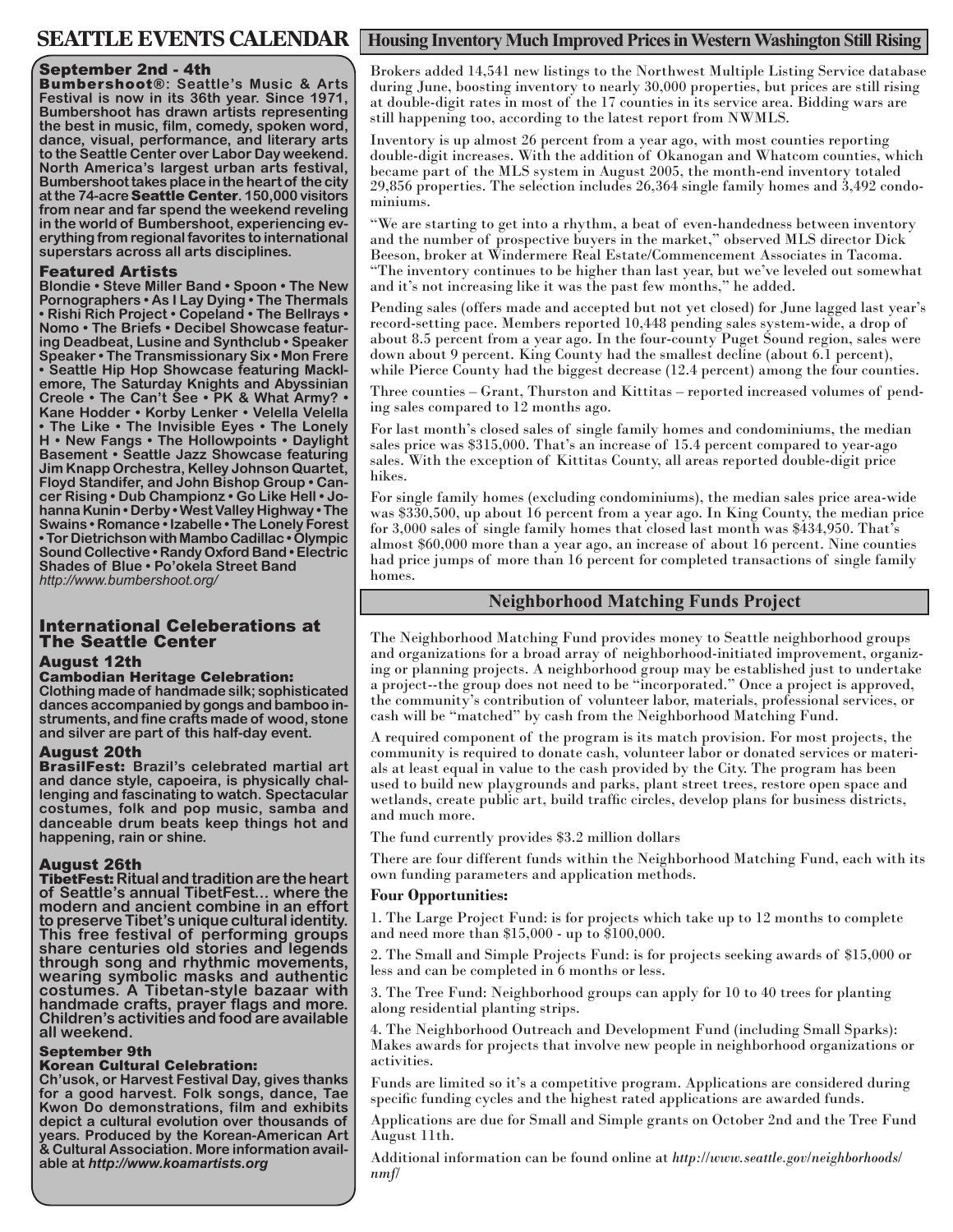# **Land Use Notices**

The following are public notices of Seattle land use activities from the Department of Planning & Developement regarding applications, decisions, and other actions affecting the Maple Leaf neighborhood.

**Project Number:** *3005083* **Address:** *7900 East Green Lake Dr N* **Zone:** *NC2-40'* 

Land Use Application to allow a sidewalk cafe adjacent to an existing restaurant (Bluwater Cafe).

**Project Number:** *3003213* **Address:** *7821 Stone Ave N* **Zone:** *SF5000*

Land Use Application to approve 56 parking stalls and a 425 sq. ft. trash and recycling enclosure at Daniel Bagley Elementary School. Environmental Determination of Non-Significance prepared by Seattle Public School District.

**Project Number:** *3003634* **Address:** *7104 Woodlawn Ave NE* **Zone:** *NC2 65'*

The proposal is to develop three mixed-use buildings with approximately 57,000 sq. ft. of retail space and 250 residential units with above and below-grade parking for approximately 375 vehicles.

# **Mayor Names "Dirty Dozen" Mean Streets**

Mayor Greg Nickels today announced his list of the "Dirty Dozen" bad roads, missing sidewalks, ill-timed traffic signals and faded bike lanes around the city.

Topping the rogues' gallery was Wallingford's notorious 45th Street corridor, which carries an average of 23,700 cars a day. "Last month, I said, 'You find 'em, we'll fix 'em,' and we are going to start right here," Nickels said. "Later this summer, we are going to repave this stretch of road. That's one down and 11 to go."

The mayor worked with the Seattle Department of Transportation (SDOT) to select the projects on the "Dirty Dozen" list. In addition to 45th Street, the city will fix the following trouble spots around the city:

### **Paving:**

• California Avenue Southwest (between Admiral Way Southwest and Southwest Edmunds Street)

• Northeast 65th Street (between Northeast Ravenna Boulevard and 35th Avenue Northeast)

• South Holgate Street repairs (between 6th Avenue South and Airport Way South)

• Montlake Boulevard East and East Lake Washington Boulevard repairs

• West McGraw Place (between Fifth Avenue West and West McGraw Street) **Signal Retiming:** 

• 12th Avenue South (between East Yesler Way and South Weller Street)

• North 46th Street (west of Aurora Avenue North)

Improving Bike Trails and Cyclist Safety

• Dexter Avenue North will be re-striped to make it safer for cyclists.

• Chief Sealth Trail improvements

• New signal at North 145th Street and Linden Avenue North

### **Sidewalks:**

• Building sidewalks 30th Avenue Northeast

The "Dirty Dozen" represent just a small portion of the city's transportation backlog. Currently, one-third of Seattle's bridges need major repair or replacement, and twothirds of Seattle's primary streets are past their intended life. Furthermore, one-third of city sidewalks are in poor condition, and most of the city's 586 retaining walls are in desperate need of replacement or repair.

# **Seattle named America's Smartest City**

With the state lagging behind the rest of the nation in education funding, Mayor Greg Nickels today challenged lawmakers and officials in Olympia to increase spending on schools so that Washington will be among "The Top 10 by 2010." Seattle was recently named the smartest big city in the country because of its high concentration of college-educated residents.

"Seattle is proud to be home to so many talented and creative people," said Mayor Nickels. "Unfortunately our state is failing to make the same investment in the kids of Washington State. Washington ranks 42nd in its investment per student in our public schools. Every voter should demand from each state official a pledge, that by 2010, Washington will be in the top ten."

Earlier this week, Bizjournals.com ranked Seattle as the smartest city by analyzing U.S. Census Bureau data. They found that forty-seven percent of Seattle's adults hold bachelor's degrees, the strongest proportion of college-educated residents in any big city. It's nearly double the U.S. average of 24.4 percent. Seattle is second to Washington, D.C., in the share of people with advanced diplomas. Twenty-one percent of Washington's adults have earned graduate or professional degrees, followed by Seattle at 17 percent.

# **SEATTLE EVENTS CALENDAR**

# International Celeberations at The Seattle Center ...continued

# September 16th

Fiestas Patrias: **Celebrate independence and the broad diversity found within Mexican and Latin American culture with festive mariachi music, salsa and folk dances, authentic food and informative displays and activities. Produced by Seattle Fiestas Patrias. More information available at** *http://www.seattlefiestaspatrias.org*

**September 23rd**<br>Italian Festival: It's all about food, fam**ily and fun! Mouth-watering aromas, celebrity chef demonstrations, a bevy of Italian food merchants; tenors, sopranos and pop singers; Italian cars, puppet theatre a Grape Stomp and bocce – entertainment for all ages! Produced by Festa Italiana for the 18th year. More information available at** *http://www.festaseattle.com*

#### Fisherman's Fall Festeval September 9th 2006

**Join the fun-filled family celebration of the return of our local fishing fleet that homeports at Fishermen's Terminal.**

**Free admission & Free live entertainment on two stages • Fun for kids with miniature boat building, face painting, clowns, fish art and more • Wild salmon fillet challenge • Oyster "Shuck 'n Shoot" • Barbecue competition • Survival suit team races • J P Patches • Sea Explorer Scouts ships • Model boat demonstrations • Seafood Association exhibits • Outdoor salmon barbecue • Northwest Tasting Garden**  *http://www.seattlefishermensmemorial.org/events. html*

#### Fremont Octoberfest September 23rd-25th

**New this year there will be Urban Carnival with classic carnival rides for both adults and children. Long standing Oktoberfest favorites will be returning as well. There will be live music on two stages, the Stranger Microbrew Garden, a wide assortment of local arts and crafts, imported treasures, and festive treats as well as traditional German food. The Fremont Arts Council once again brings us their Annual Texas Chainsaw Pumpkin Carving Contest.The street fair, kids area and music are FREE for everyone to enjoy! Admission to the Stranger Microbrew Garden is \$20. This is a "rain or shine" event.**  *http://www.fremontoktoberfest.com/*

Seattle Neighborhood Farmers Markets **bring Washington State farmers into the city to sell their farm fresh produce. By providing direct-sale opportunities for local farmers, in-city farmers markets ensure that farmers continue farming our precious rural farmlands, keeping them economically viable and intact.** 

**Fremont - Sundays, 10 a.m.-5 p.m. Ballard - Sundays,10 a.m. - 4 p.m. Broadway – Sundays, 11am-3pm Columbia City – Wednesdays, 3-7pm Lake City – Thursdays, 3-7pm Magnolia - Saturdays, 10-2pm U. District – Saturdays, 9am-2pm West Seattle – Sundays, 10am-2pm**